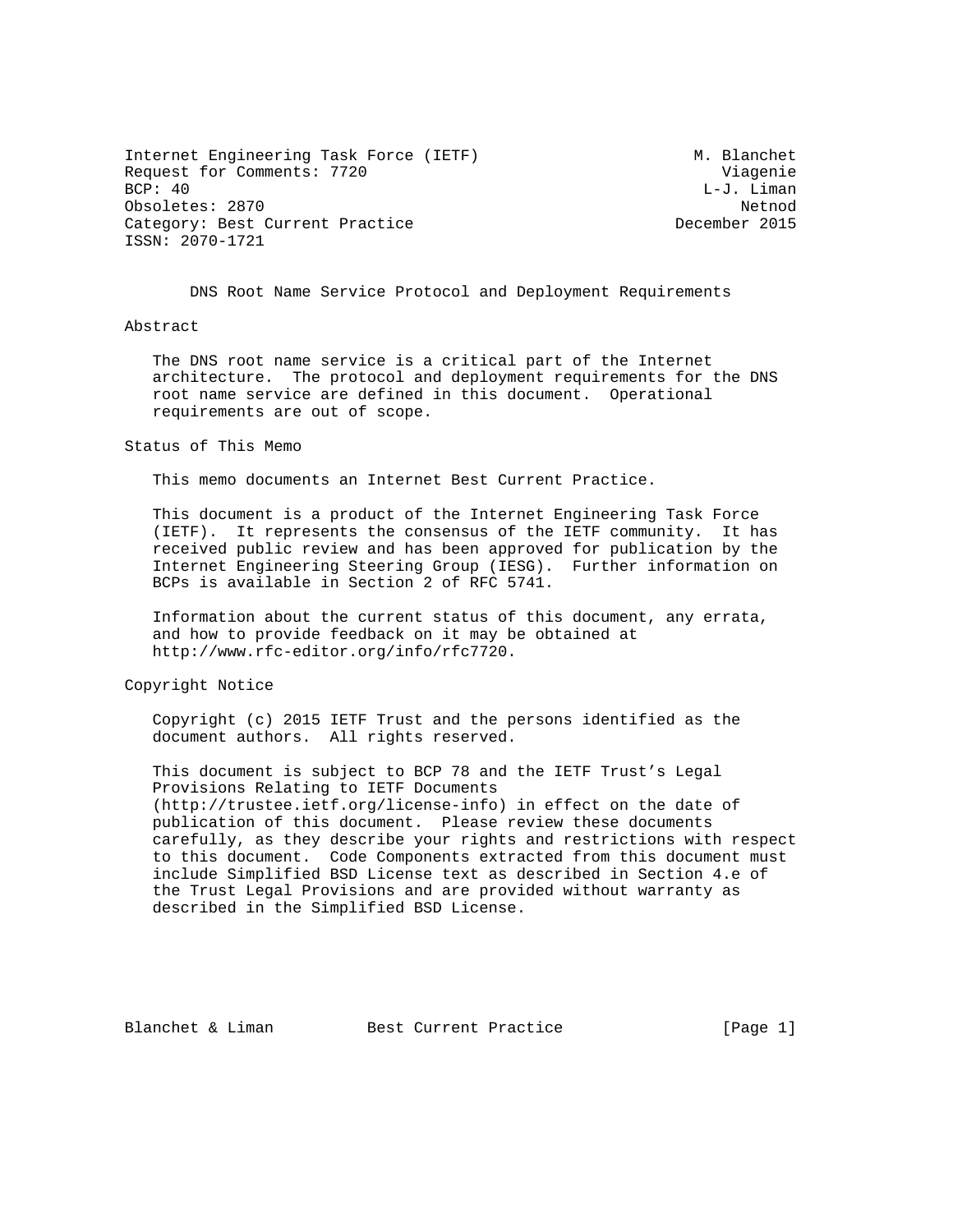Table of Contents

| 1.1. Relationship to RFC 2870 2 |  |  |  |  |  |  |  |  |  |  |
|---------------------------------|--|--|--|--|--|--|--|--|--|--|
|                                 |  |  |  |  |  |  |  |  |  |  |
|                                 |  |  |  |  |  |  |  |  |  |  |
|                                 |  |  |  |  |  |  |  |  |  |  |
| 5. Informative References 4     |  |  |  |  |  |  |  |  |  |  |
|                                 |  |  |  |  |  |  |  |  |  |  |
|                                 |  |  |  |  |  |  |  |  |  |  |

#### 1. Introduction

 [RFC2870] discusses protocol and operational requirements for root name servers for the Internet's domain name system (DNS) protocol [RFC1035]. Since its publication, both protocol and operational requirements have evolved. It makes more sense now to separate the two sets of requirements into two separate documents. This document only defines the protocol requirements and some deployment requirements. The operational requirements that were defined in RFC 2870 have been removed. Operational requirements are now defined by the Root Server System Advisory Committee of ICANN and are documented in [RSSAC-001].

 The root servers are authoritative servers of the unique [RFC2826] root zone (".") [ROOTZONE]. They currently also serve the root servers.net zone. Some also serve the zone for the .arpa top-level domain [ARPAZONE] [RFC3172]. This document describes the external interface of the root name servers from a protocol viewpoint of the service. It specifies basic requirements for the Internet that DNS clients meet when interacting with a root name service over the public Internet.

 The keywords MUST, MUST NOT, REQUIRED, SHALL, SHALL NOT, SHOULD, SHOULD NOT, RECOMMENDED, MAY, and OPTIONAL, when they appear in this document, are to be interpreted as described in BCP 14, [RFC2119].

## 1.1. Relationship to RFC 2870

This document obsoletes [RFC2870].

 This document and [RSSAC-001] together functionally replace [RFC2870].

Blanchet & Liman Best Current Practice [Page 2]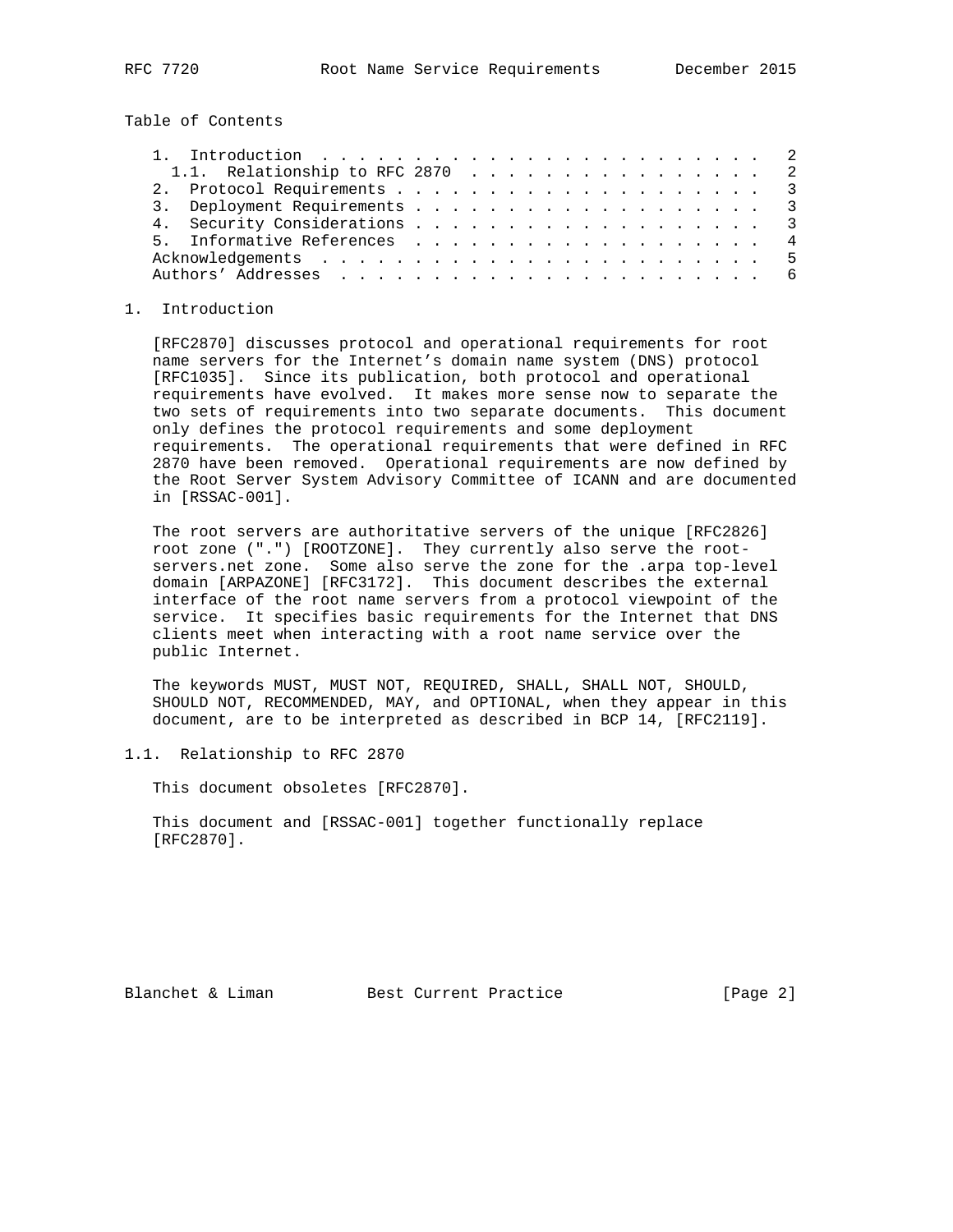# 2. Protocol Requirements

 This section describes the minimum high-level protocol requirements. Operative details are documented in [RSSAC-001].

The root name service:

- o MUST implement core DNS [RFC1035] and clarifications to the DNS [RFC2181].
- o MUST support IPv4 [RFC791] and IPv6 [RFC2460] transport of DNS queries and responses.
- o MUST support UDP [RFC768] and TCP [RFC793] transport of DNS queries and responses.
- o MUST generate checksums when sending UDP datagrams and MUST verify checksums when receiving UDP datagrams containing a non-zero checksum.
- o MUST implement DNSSEC [RFC4035] as an authoritative name service.
- o MUST implement extension mechanisms for DNS (EDNS(0)) [RFC6891].
- 3. Deployment Requirements

The root name service:

- o MUST answer queries from any entity conforming to [RFC1122] with a valid IP address.
- o MUST serve the unique [RFC2826] root zone [ROOTZONE].
- 4. Security Considerations

 This document does not specify a new protocol. However, the root name service is a key component of the Internet architecture and play a key role into the overall security of the Internet [RFC2826]. Specific security considerations on the DNS protocols are discussed in their respective specifications. The security considerations on the operational side of the root name servers are discussed in [RSSAC-001].

Blanchet & Liman Best Current Practice [Page 3]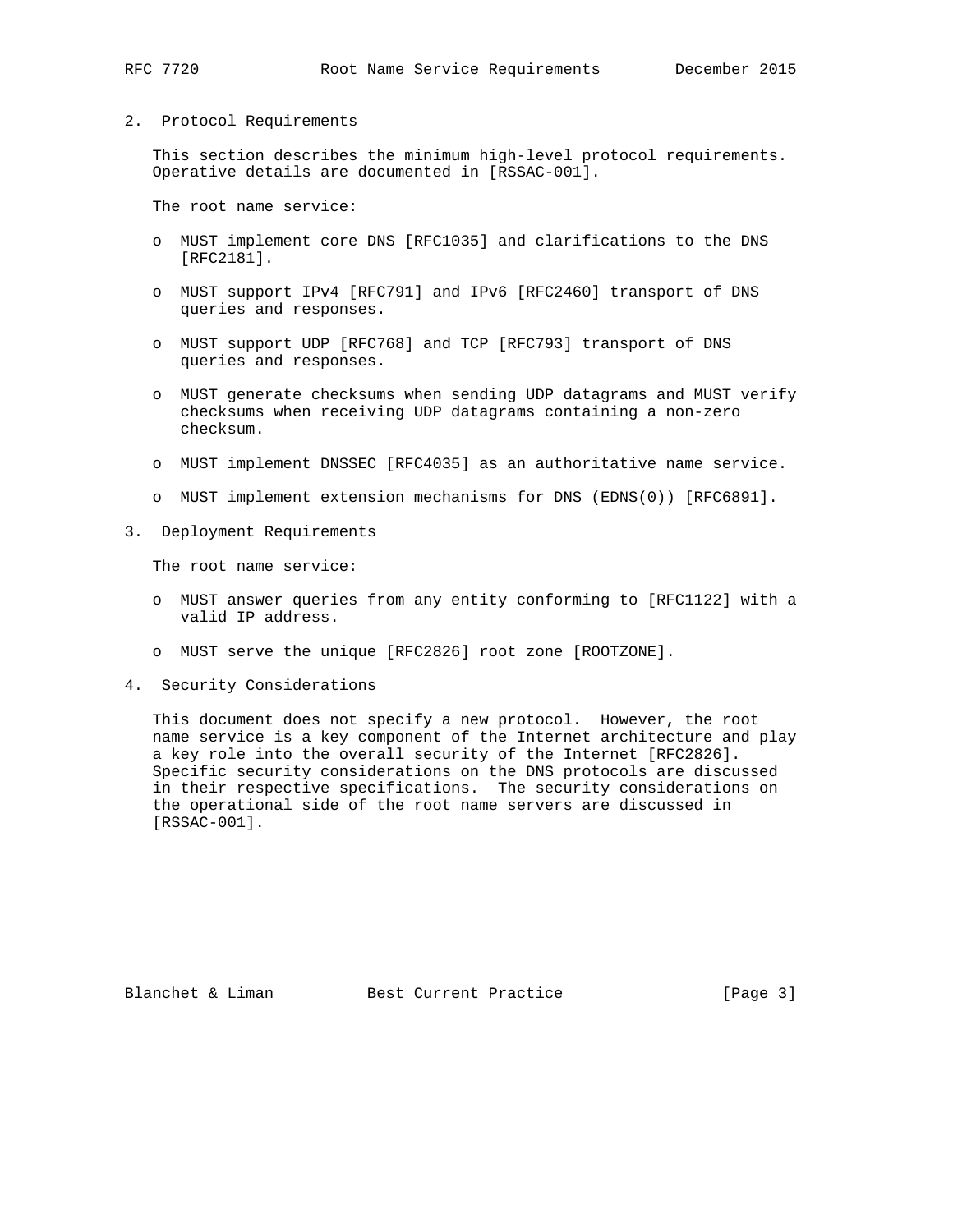## 5. Informative References

| [ARPAZONE] IANA, ".ARPA Zone Management",           |
|-----------------------------------------------------|
| <http: arpa="" domains="" www.iana.org="">.</http:> |

- [RFC768] Postel, J., "User Datagram Protocol", STD 6, RFC 768, DOI 10.17487/RFC0768, August 1980, <http://www.rfc-editor.org/info/rfc768>.
- [RFC791] Postel, J., "Internet Protocol", STD 5, RFC 791, DOI 10.17487/RFC0791, September 1981, <http://www.rfc-editor.org/info/rfc791>.
- [RFC793] Postel, J., "Transmission Control Protocol", STD 7, RFC 793, DOI 10.17487/RFC0793, September 1981, <http://www.rfc-editor.org/info/rfc793>.
- [RFC1035] Mockapetris, P., "Domain names implementation and specification", STD 13, RFC 1035, DOI 10.17487/RFC1035, November 1987, <http://www.rfc-editor.org/info/rfc1035>.
- [RFC1122] Braden, R., Ed., "Requirements for Internet Hosts Communication Layers", STD 3, RFC 1122, DOI 10.17487/RFC1122, October 1989, <http://www.rfc-editor.org/info/rfc1122>.
- [RFC2119] Bradner, S., "Key words for use in RFCs to Indicate Requirement Levels", BCP 14, RFC 2119, DOI 10.17487/RFC2119, March 1997, <http://www.rfc-editor.org/info/rfc2119>.
- [RFC2181] Elz, R. and R. Bush, "Clarifications to the DNS Specification", RFC 2181, DOI 10.17487/RFC2181, July 1997, <http://www.rfc-editor.org/info/rfc2181>.
- [RFC2460] Deering, S. and R. Hinden, "Internet Protocol, Version 6 (IPv6) Specification", RFC 2460, DOI 10.17487/RFC2460, December 1998, <http://www.rfc-editor.org/info/rfc2460>.
- [RFC2826] Internet Architecture Board, "IAB Technical Comment on the Unique DNS Root", RFC 2826, DOI 10.17487/RFC2826, May 2000, <http://www.rfc-editor.org/info/rfc2826>.
- [RFC2870] Bush, R., Karrenberg, D., Kosters, M., and R. Plzak, "Root Name Server Operational Requirements", BCP 40, RFC 2870, DOI 10.17487/RFC2870, June 2000, <http://www.rfc-editor.org/info/rfc2870>.

Blanchet & Liman Best Current Practice [Page 4]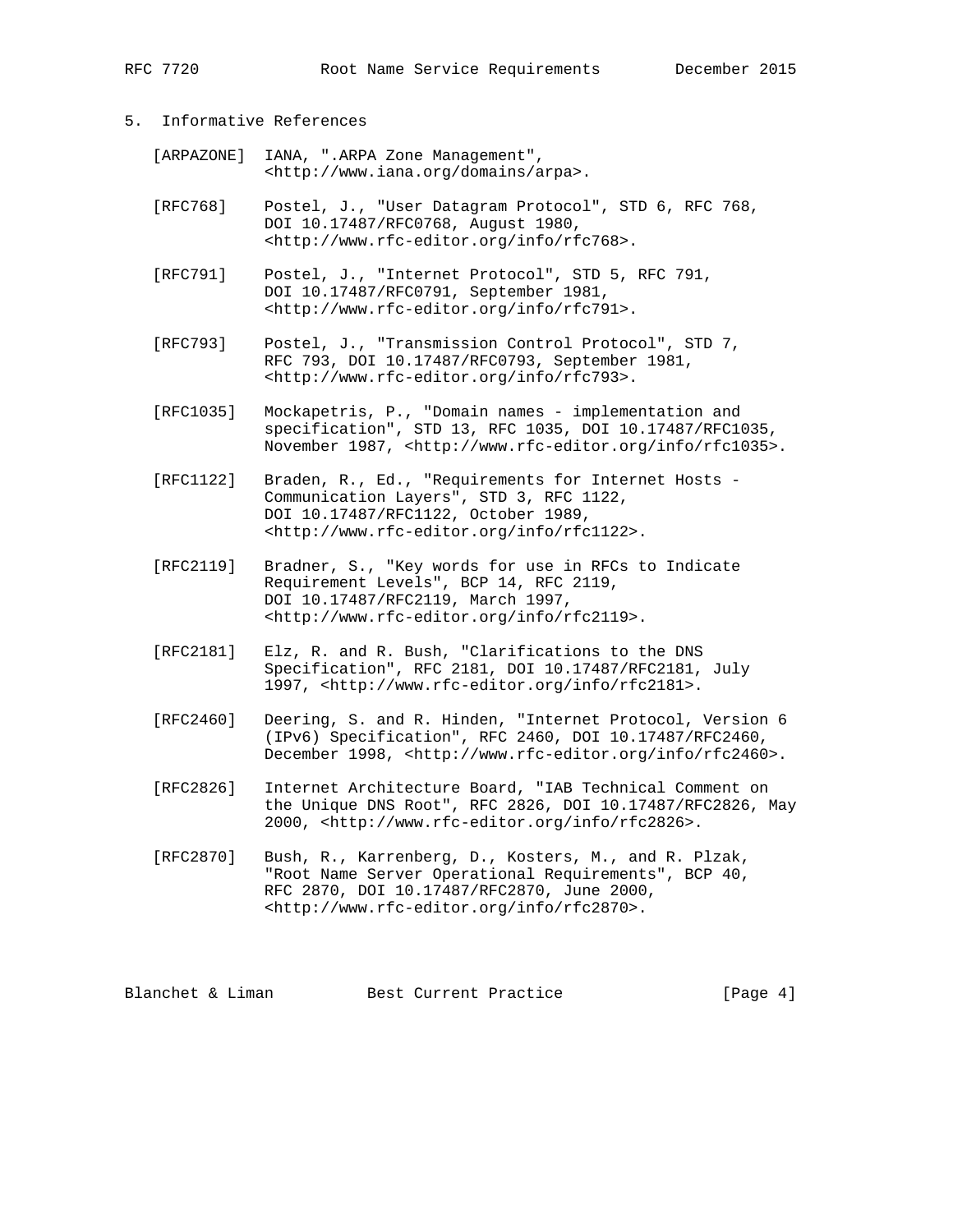- [RFC3172] Huston, G., Ed., "Management Guidelines & Operational Requirements for the Address and Routing Parameter Area Domain ("arpa")", BCP 52, RFC 3172, DOI 10.17487/RFC3172, September 2001, <http://www.rfc-editor.org/info/rfc3172>.
- [RFC4035] Arends, R., Austein, R., Larson, M., Massey, D., and S. Rose, "Protocol Modifications for the DNS Security Extensions", RFC 4035, DOI 10.17487/RFC4035, March 2005, <http://www.rfc-editor.org/info/rfc4035>.
- [RFC6891] Damas, J., Graff, M., and P. Vixie, "Extension Mechanisms for DNS (EDNS(0))", STD 75, RFC 6891, DOI 10.17487/RFC6891, April 2013, <http://www.rfc-editor.org/info/rfc6891>.
- [ROOTZONE] "Root Zone", <ftp://rs.internic.net/domain/root.zone>.
- [RSSAC-001] Root Server System Advisory Committee (RSSAC), "Service Expectations of Root Servers", November 2014, <https://www.icann.org/en/system/files/files/ rssac-001-root-service-expectations-04dec15-en.pdf>.

### Acknowledgements

 Some text was taken from [RFC2870]. The editors of this document would like to sincerely thank the following individuals for valuable contributions to the text: Andrew Sullivan, Simon Perreault, Jean-Philippe Dionne, Dave Thaler, Russ Housley, Alissa Cooper, Joe Abley, Joao Damas, Daniel Karrenberg, Jacques Latour, Eliot Lear, Bill Manning, David Conrad, Paul Hoffman, Terry Manderson, Jari Arkko, and Mark Andrews.

Blanchet & Liman Best Current Practice [Page 5]